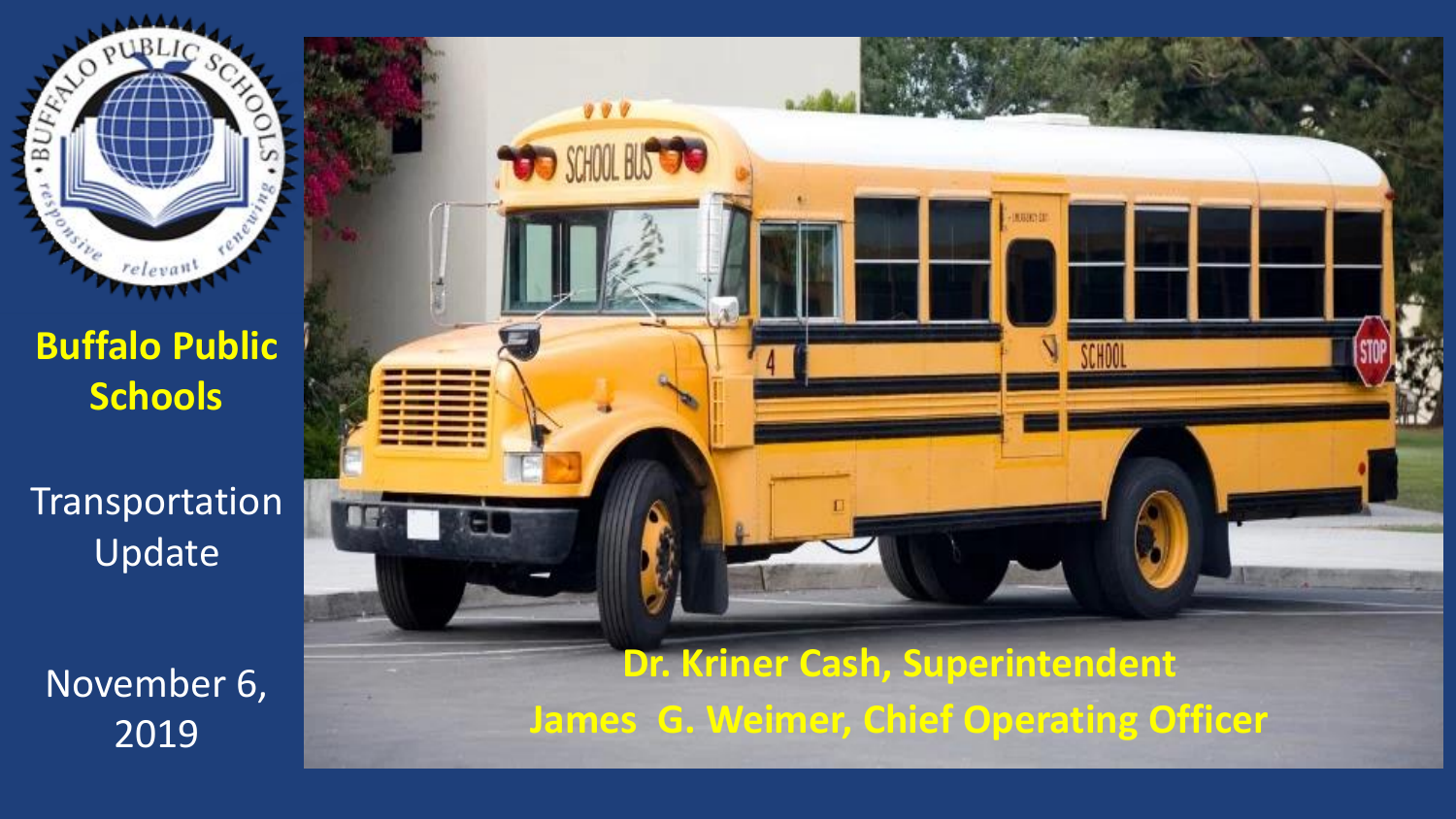# **Transportation Operations Update**

#### **Wage Increase**

- Starting wage increased from \$16.48 to \$19.07
- Experienced driver wages raised to \$21.75
- 2020-2021 experienced driver wages will increase to \$24.19
- 200 former employees were contacted regarding the wage increase 7 have been re-hired
- Sign on and referral bonuses totaling \$34,200 for this school year

### **Operational Improvements**

- 14 Out of State Drivers currently assigned to Buffalo
- Postings for Additional Customer Service Representatives to handle increased call volume and improve customer service
- Advertising Blitz
	- On-Air commercials (WIVB, WGRZ & WNLO), Radio campaign (WBLK), Billboard advertising (3), Buffalo News, Challenger, Community Organizations, Social Media, and District Website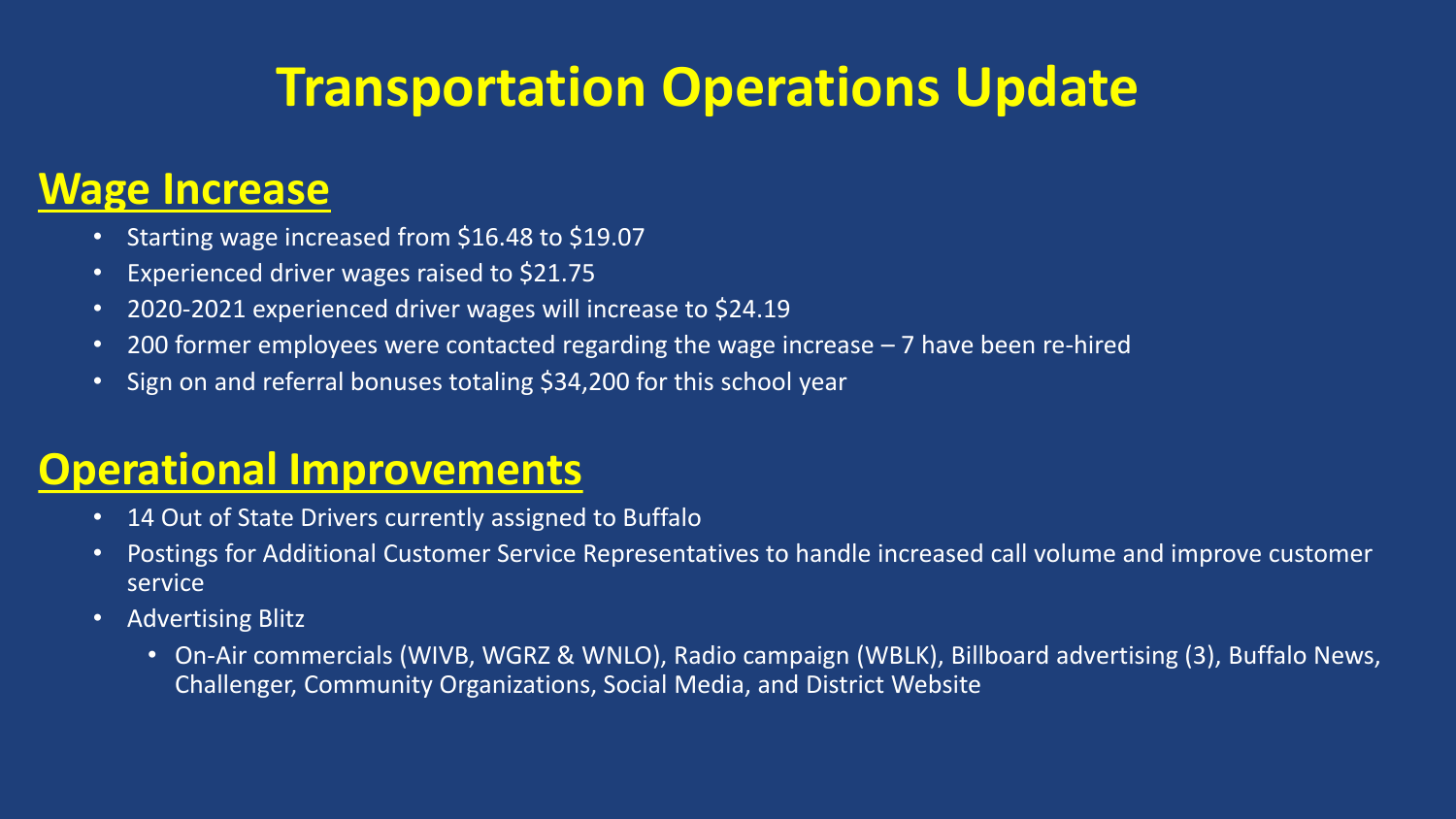## **Quantitative Assessments**

- The district transportation department reduced the total number of routes from the start of the 2019/20 school year by 25. Taking us from 641 bus routes to 615 bus routes.
- 100% coverage for all morning routes since 10/23/2019.
- 86% improvement for all PM routes since 10/23/2019
	- 615 total routes. During the 8 days prior to 10/23/2019 there were 87 uncovered or doubled routes. In the 8 days following 10/23/2019 there were 12 uncovered or doubled routes.
- BPS Transportation call center volume has reduced by 28% following the meeting between Dr. Cash and First Student President, Paul Osland, on 10/23/2019
	- In the 8 days prior to 10/23/2019 the BPS call center averaged 284 calls per day. In the 8 days after 10/23/2019 the average was 185 calls per day.